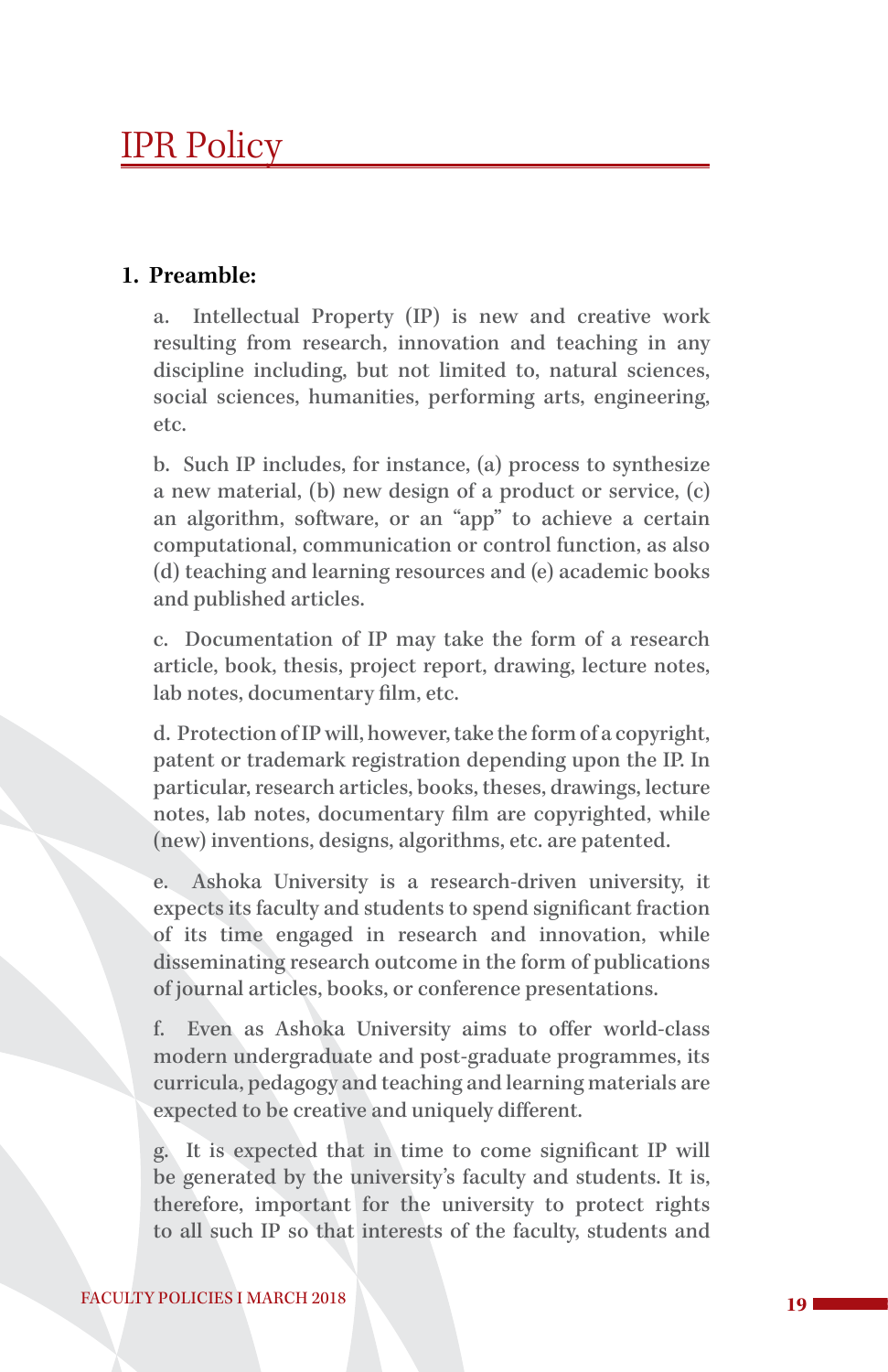the university are adequately protected. This document on university policy on IP rights is in response to that need.

## **2. About this document:**

a. This document identifies all issues that concern generation of IP by the faculty, staff and students of Ashoka University, protection of IP in the form of patent, copyright, trademark, etc., and the licensing of its IP rights to third parties for commercialization.

b. This document is subject to the IPR laws of India, such as Trade and Merchandise Marks Act,1958, Patent Act, 1970, Copy Rights Act, 1957 and Designs Act, 2000 etc. and their amendments.

c. In doing so, this document outlines the university's policy towards:

i. Publication of research outcomes in journals or at conferences or in the form of books,

ii. Establishing ownership of IP created by its faculty, staff and students, or co-ownership in case research is sponsored by a third party or research is conducted in collaboration with researchers from another organization,

iii. Licensing of, or transfer of, IP rights to third parties for commercialization and consequent sharing of revenue with co-inventors,

iv. Dissemination and enforcement of IPR policy, including its reflection in employment contracts, in agreements concerning research grants or collaboration with other organization, or in contracts with vendors supplying goods and services to the university,

v. Academic recognition to faculty towards promotions or tenure decisions for generation of IP in the form of a patent, etc.

vi. Establishing a university-wide committee to manage all aspects of IP, including generation, protection and licensing of IP, together with budgetary and administrative support needed therefore.

The document should be periodically reviewed, and changes made depending upon need and experience gained.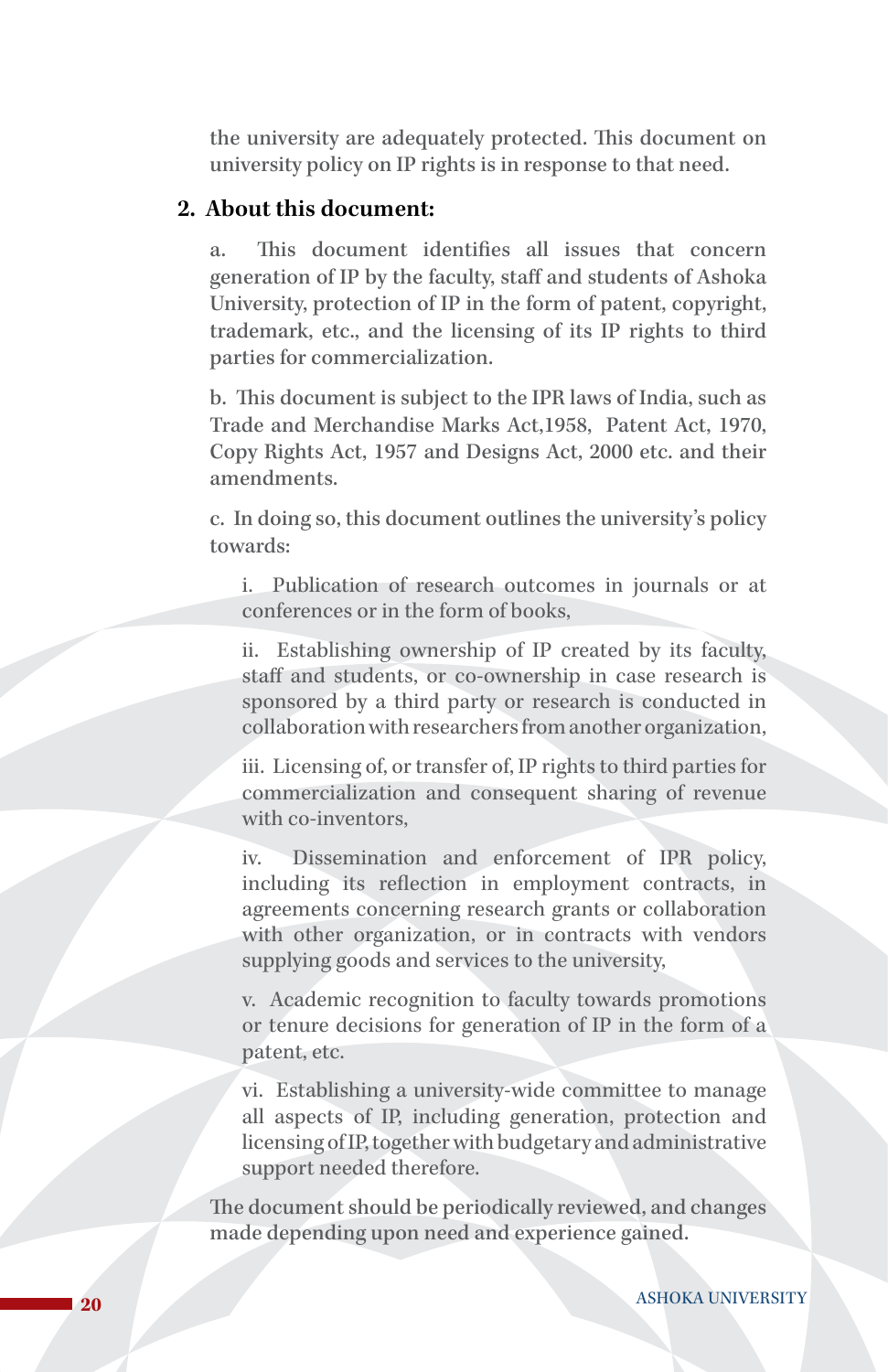# **3. Definitions:**

In this document the following definitions shall apply,

a. "The University" means Ashoka University.

b. "Member" means full-time faculty (including tenured faculty, faculty on tenure-track, "visiting faculty", & "faculty on-contract") and full-time staff employed by the University. It also includes students enrolled on a full-time basis in an undergraduate (UG), post-graduate (PG), or doctoral (PhD) or post-doctoral fellowship (PDF) programme. Part-time faculty, Guest faculty, Adjunct faculty or students enrolled in any UG/PG/PhD program on a part-time basis are also considered "members" but only to the extent of their engagement with the university, and not outside.

c. "IP generated" means IP generated by a member during the member's tenure/engagement with the University.

d. "IP rights" means ownership of IP, together with identification of list of members who have contributed to creation of such IP.

e. "Tenure" means to the actual period of employment or studentship.

f. "Cooling period" means to the one year period immediately following termination of employment/studentship of the member.

g. "Infrastructure facilities" means physical infrastructure such as laboratories, lecture rooms, IT resources (including computer and storage servers, specialized software), and other services provided by university (such as HR, Finance & Accounts). Infrastructure facilities will exclude use of the Library, access to Internet and email services and other facilities such as on-campus housing, gymnasium.

h. "Employee's obligations to the University" means work carried out by a member as part of deliverables expected of him/her as part of employment or studies. This includes research, teaching, administration, or service to the university.

i. "Sponsor" means an organization that commits itself to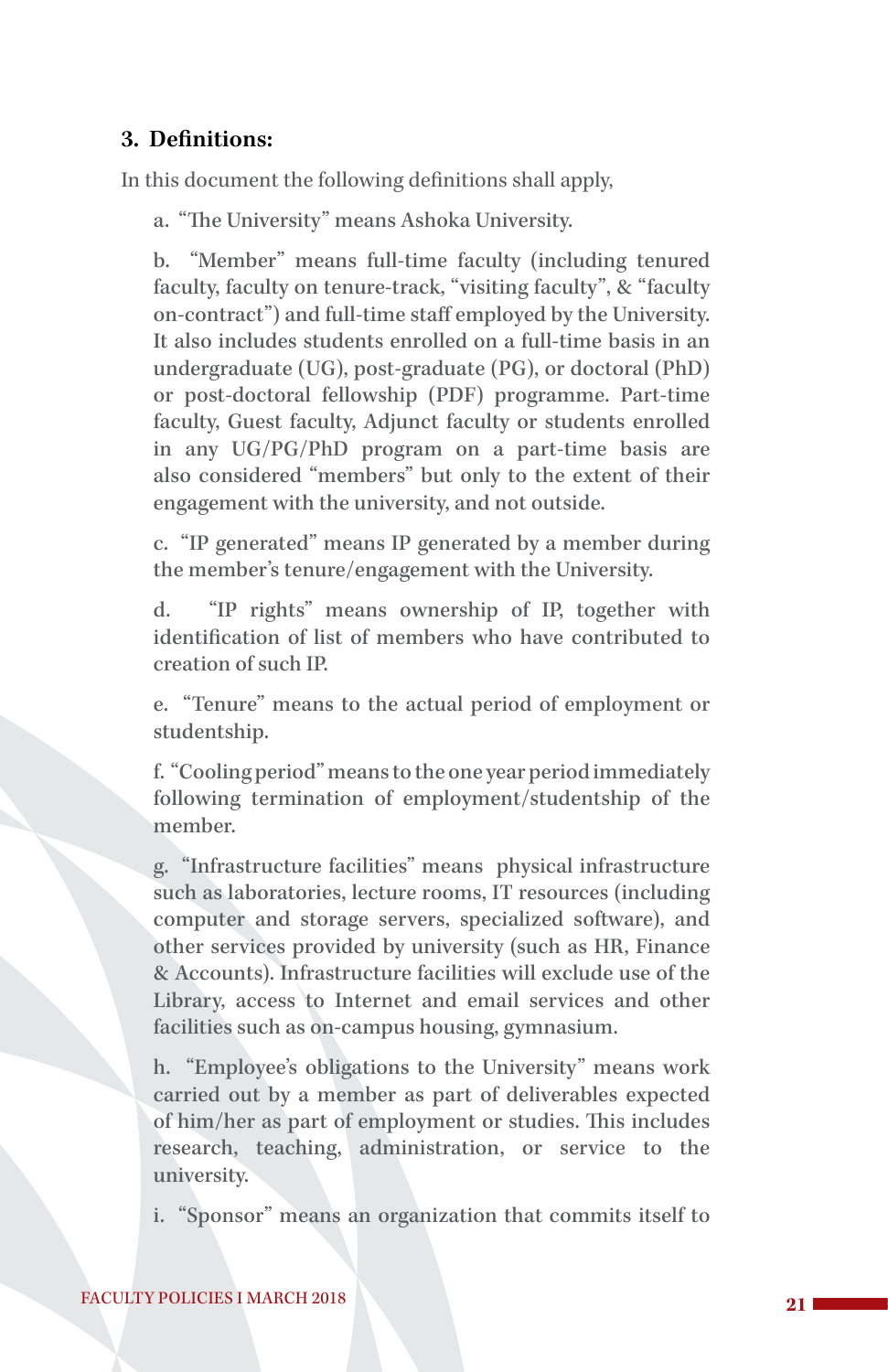providing funds, equipment, etc. for a defined, time-bound activity at the university such as basic/applied research, consulting assignment, training programme, etc.

## **4. Applicability of IPR Policy:**

This policy on IP rights (IPR) will apply to full-time members of the university (and this includes faculty, staff and students).

b. This policy on IPR will also apply to all part-time "Guest" or "Adjunct" faculty or part-time students, but only to the extent of their engagement with the university.

c. This IPR policy will also have a bearing on an agreement that the university signs with a sponsoring organization, collaborating organization or with a vendor.

### **5. Ownership of IP:**

#### a. Published Materials

i. The university recognizes that globally faculty and students prefer to publish their research outcomes or creative works in the form of journal articles, papers presented in conferences, newspaper articles, or as books. They do so in order to ensure that the research outcome is disseminated globally, and in the shortest possible time.

ii. As a consequence, the university encourages its members to publish their findings in journals, conferences, newspaper articles, or as books, etc. even as the university recognizes that relevant publishers will own copyright to such works. In all such cases, the University will not seek to own rights to such IP.

iii. However, members should understand that publication in a journal or at a conference, or as a book may jeopardize any effort later to file a patent application.

## b. Creative Common License

i. The university also recognizes that globally faculty and students sometimes prefer to place their creative works under one of the 'creative commons licenses that allows members to retain copyright while allowing others to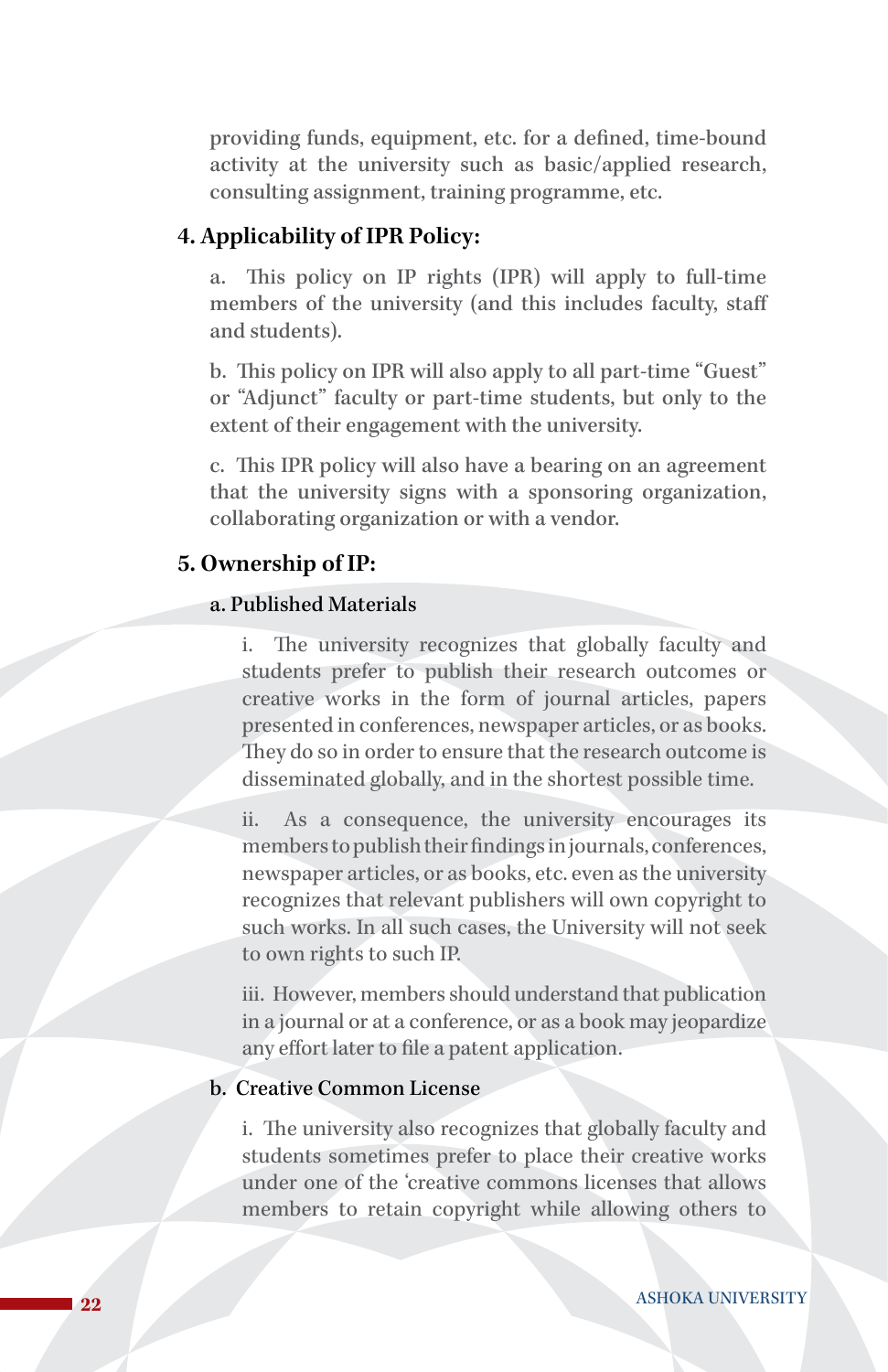copy, distribute, and use their work. They do so with a view to contribute to growing and collective wealth of knowledge for everyone to freely use.

ii. As a consequence, the university encourages its members to share their creative works under creative commons licenses, while retaining copyright to the IP. In particular, the University will not seek to own rights to such IP.

iii. Here again, members should understand that placing their creative works in Creative Commons may jeopardize any effort later to file a patent application.

#### c. Thesis /Dissertation

i. As is the practice in universities elsewhere, the copyright to thesis/dissertation will be owned by the student.

ii. Note, however, copyright pertains only to thesis document itself (or equivalently to the form in which the research findings or creative work are documented), whereas ownership of invention/development described in the thesis will be governed by IPR policy statements made elsewhere in this policy document.

#### d. Other Creative Works

i. The university recognizes that there are forms of creative works for which the copyright will either vest with the creator(s) or with the organization that publishes them. Consequently, the University will not seek ownership to such works. Such creative works include, but is not limited to, blogs, newspaper articles, films, documentaries, music compositions, teaching and learning materials, etc.

ii. Unless otherwise agreed to, under the conditions listed above, the University will seek assignment of copyright to such creative works if it is specifically commissioned by the University by way of funds, ideas, etc.

#### e. IP Generated by Faculty or students;

i. The university will seek to own, and thus protect, all IP generated by its faculty or students as part of their obligations to the University. This is, however, subject to certain conditions set forth below.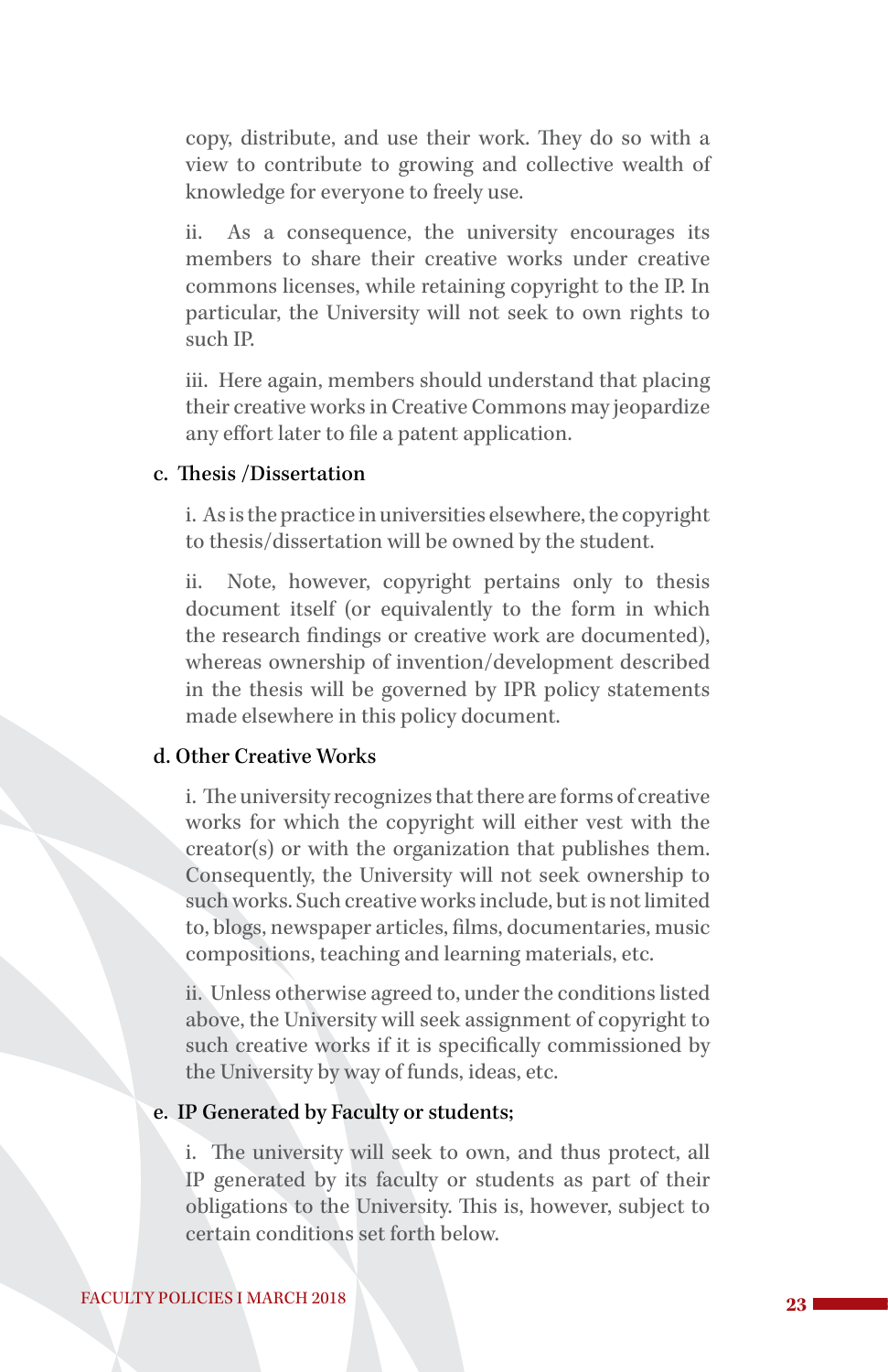ii. The university will not seek to own, nor protect, any IP generated by its members which is (a) unrelated to their obligations to the university, and does not use university's infrastructure. IP generated from a project funded by a sponsor will be owned by the university if significant infrastructure facilities of the university are used. However, depending upon the level of funding and research contribution by sponsor, co-ownership of IP may be negotiated by the university and incorporated into an agreement before the project is started.

#### f. IP Generated out of Research Collaboration

i. Ownership of IP generated as a result of research collaboration with researchers from another organization that is not funding the research will be decided mutually anytime during course of collaboration.

## g. IP Generated from Consulting Assignment:

i. IP generated from a consulting assignment awarded to a member by a sponsor will generally be owned by the sponsor.

ii. However, if significant resource(s) of the university are used, or if the assignment is only partly funded by sponsor, the university will negotiate with the sponsor co-ownership of IP so generated.

#### h. Academic and Teaching Programmes:

i. For every academic (or teaching) programme offered, the university will own the IP concerning its curriculum (viz. description of admission & graduation requirements, programme structure, pre-requisites, description of individual courses together with associated credits, standardized lab experiments together with lab manual, pedagogy, etc.).

ii. However, copyright to all teaching/learning resources developed by member(s) shall vest with the member(s). This includes lecture notes or slides, tests, quizzes, home assignments, learning materials, etc.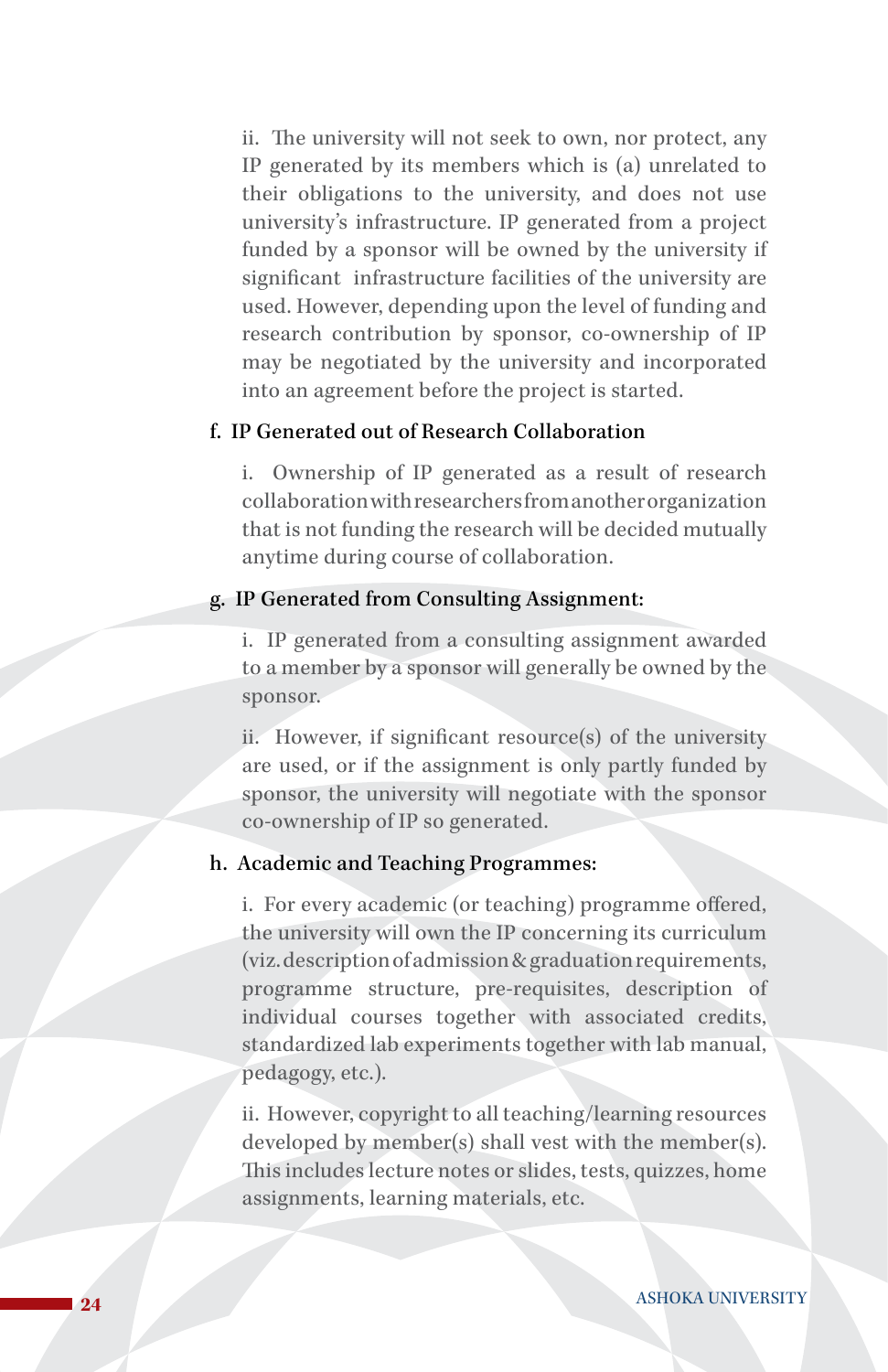#### i. IP Generated by start-ups:

i. IP generated by start-ups that are part of University's incubation programme shall be owned by the start-up.

ii. This will remain so even though members are engaged with a start-up company on a part-time basis or full-time basis on leave from the university (this is also covered by policy statement concerning IP generated during a member's visit to another organization on leave from the university).

#### j. IP Generated by Contractors, Consultants and Vendors

i. All IP generated by contractors, consultants or vendors as part of their engagement with the University will be owned by the University, unless agreed to otherwise as part of the contract.

#### k. Access to IP owned by the University

i. As a matter of IPR policy the University allows its members free access to all IP that it owns (or co-owns with another organization) and its use for purpose of teaching and continued research at the university.

# l. IP generated by members while visiting another Organisation:

i. Any IP generated by any of its members while visiting another organization on leave from the university will be subject to the IPR policy of that organization.

ii. However, if the IP so generated has its origin while working at the University prior to the visit, the University and the organization may enter into an agreement to coown IP or assign IP to either organization.

#### **6. Protecting IP Rights:**

a. Every time an inventor (or group of co-inventors) identify and propose that a certain research outcome be protected by the University, the University will follow a defined process to determine whether it will seek protection of the proposed IP in the form of a patent (or copyright, or trade mark or design).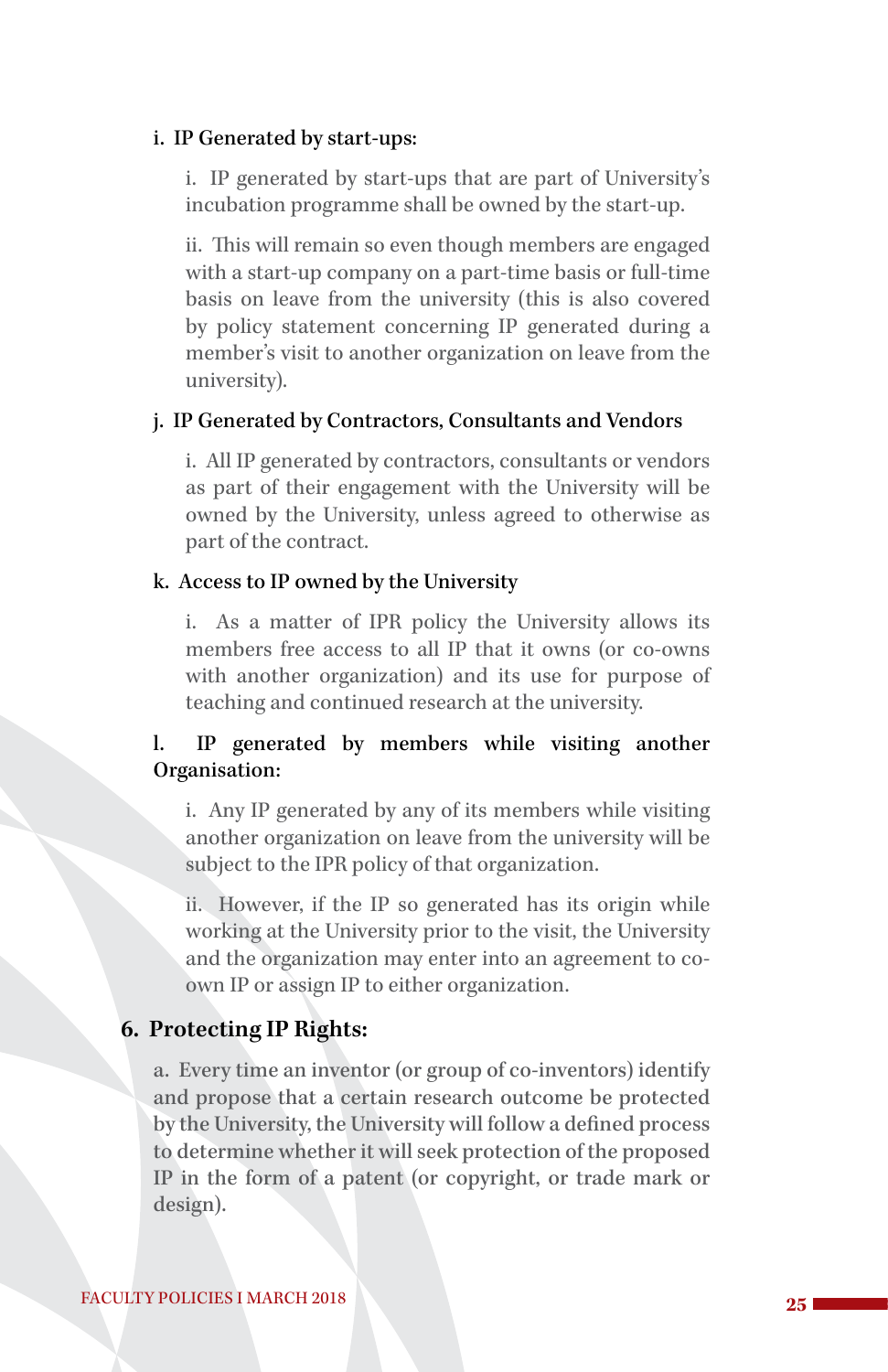b. If the university decides to proceed with protection of IP, the university shall put in the requisite time, effort and funds and seek protection of IP within India and/or in other regions.

c. The concerned member(s) will, on their part, provide all technical details including consent necessary to file an application for obtaining rights on such IP.

d. Once granted, the university will set aside funds for subsequent maintenance of patents or copyrights.

e. However, in case where the university decides to not proceed with protection of IP, the member(s) may proceed to protect the IP by filing for patent or copyright registration at their own cost, and claim ownership to the IP.

f. In such cases the university will seek the right for its members to use the IP for purpose of teaching and continued research at the university.

## **7. Academic recognition for generation of IP:**

a. The University will evolve a mechanism to grant academic recognition at the time of promotions and tenure decisions for contribution made by faculty members once a patent has been granted, or applied for, in India or abroad.

b. It is to be understood that the said recognition will be greater in case the IP is licensed to, or transferred outright, to a third part for commercialization.

#### **8. Grant of licensing IP for commercialization:**

a. The university will evolve processes, together with terms for one-time (or periodic) royalty payments, by which it grants license, or outright transfer, to a third party for commercialization of IP that it solely owns, or co-owns with a collaborator.

b. In case of any IP it co-owns with a collaborator (or sponsor), the university will engage with the collaborator before granting license to a third party for commercialization of IP.

c. In some cases the third party referred to may be the collaborator with which the university co-owns the IP.